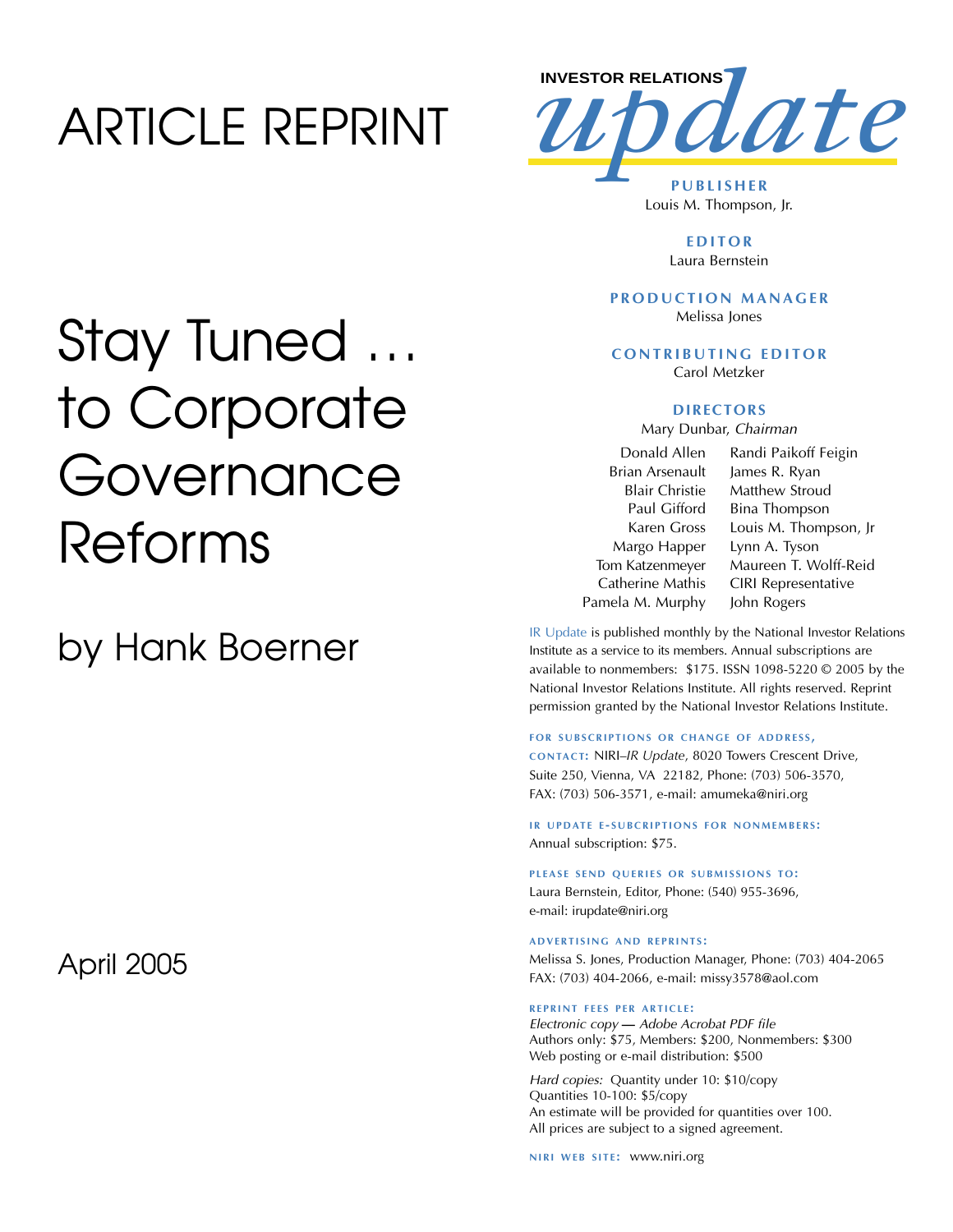### **HANK BOERNER'S STAY TUNED**

# **Stay Tuned** to Corporate Governance Reforms



#### By Hank Boerner

Corporate governance and<br>accountability reforms of<br>past five years continue to an and it is for from being "over accountability reforms of the past five years continue to roll on, and it is far from being "over," in this writer's opinion as a capital markets and corporate America trend watcher. The reforms do come with a price: continuing adjustments for corporate management and added costs for the reforms. A recent Financial Executives Institute survey of CFOs attempted to quantify this: 94 percent of corporate responders think SOX costs exceed the benefits; costs have increased from \$1.9 million to \$4.4 million per year. The prime driver is auditor fees, averaging \$1.3 million in the past year.

Responding to corporate criticism of the recent reforms, the Business Roundtable and the U.S. Chamber of Commerce have launched PR campaigns proclaiming that "enough is enough" and it is time to moderate government reform actions. American and European newspapers have carried articles that would seem to predict that in the coming months, numerous non-

U.S. issuers would quit American exchanges because of SOX and other regulations.

But momentum still appears to be on the side of the reformers. Public opinion has not yet softened toward corporate America. As NIRI President and CEO Lou Thompson has often noted, \$7 trillion in investments "disappeared," and investors are not happy about this!

**Stay Tuned** …**to SEC Chairman Bill Donaldson.** In an important policy speech at the London School of Economics, Donaldson had this to say as he gave non-U.S. corporate issuers a bit of breathing room before SOX requirements must be met: "Some critics claim the Sarbanes-Oxley Act goes too far, in particular, Section 404 … even leading some foreign issuers to declare they may wish to leave America's capital markets rather than have internal controls certified.

"It is easy for an individual issuer to look at cost of compliance with U.S. federal securities laws … and balk," Donaldson continued. "But the cost of

capital comes with benefits — U.S. capital markets are deep and liquid. Nearly half the world's equity shares by market cap trade in the USA. And non-U.S. investors have \$4.5 trillion invested in U.S. markets. The U.S. government has worked to ensure that there is a range of investor protections and a level playing field. These laws, regulations and enforcement activities make the U.S. markets attractive to foreign investors."

And these are not the words of an agency chair signaling a weakening of recent reforms: "We want listing and registration in the U.S. to be a signal that the issuer is committed to the highest standards. Our registrants take the extra step to tell the world that they are up to the challenges that accompany a U.S. listing."

**Stay Tuned** …**to continuing action in the states.** New York State Attorney General Eliot Spitzer addressed the National Press Club in Washington recently in the ongoing public debate over corporate and Wall Street reforms, noting that American